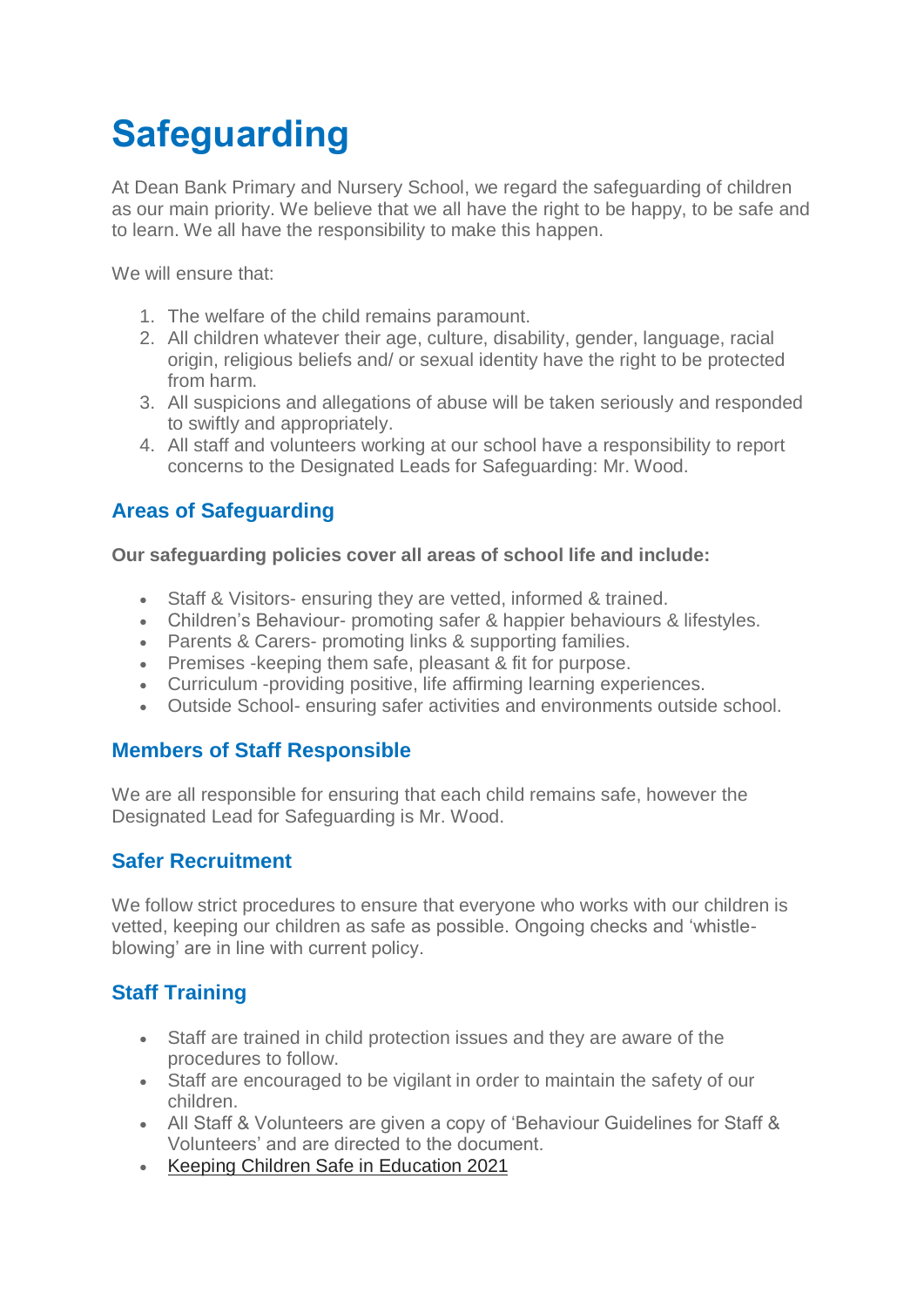## **Child Protection with Safeguarding Policy**

All staff have an up-to-date understanding of safeguarding children issues and are able to implement the [safeguarding children policy](https://www.deanbank.durham.sch.uk/about-us/school-policies/) and procedure appropriately. Policies are in line with current guidance and procedures.

Staff are able to respond appropriately to any:

- significant changes in children's behaviour;
- deterioration in their general well-being;
- unexplained bruising, marks or signs of possible abuse;
- signs of neglect;
- comments children make which give cause for concern.

All staff are aware of the need to maintain privacy and confidentiality.

### **Information Sharing**

We have an obligation to obtain necessary information from parents in advance of a child being admitted to school, including:

- emergency contact numbers;
- the child's special dietary requirements, preferences or food allergies the child may have;
- the child's special health requirements:
- information about who has legal contact with the child; and who has parental responsibility for the child.

Written parental permission is requested, at the time of the child's admission to the provision, to the seeking of any necessary emergency medical advice or treatment in the future.

#### **PARENTS & CARERS MUST TELL US OF ANY CHANGES TO THESE DETAILS.**

We take confidentiality very seriously. Any information which we hold is treated as confidential and shared on a 'need-to-know' basis.

#### **Links with External Agencies**

Because our first concern must be the well-being of your child, there may be occasions when we have to consult other agencies before we contact you. The procedures we have to follow have been laid down in accordance with the local authority child protection procedures.

We are fortunate to be supported by a range of external agencies which can be called upon to support the work we do in school. These include School Nurse, Health Practitioners, Educational Psychology, Child & Adolescent Mental Health Services, Behaviour Support, Social Services and Specialists in supporting Special Educational Needs.